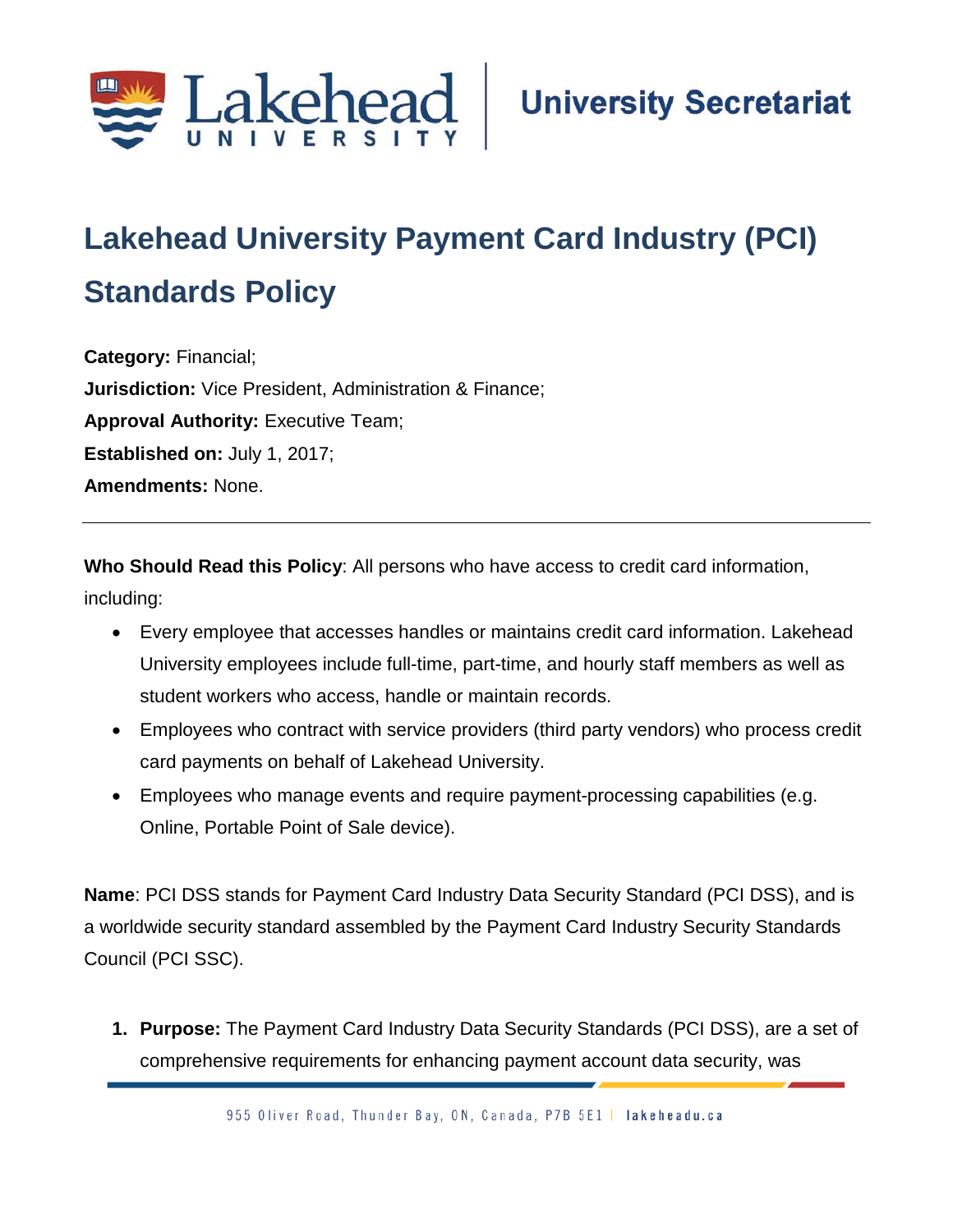developed by the founding payment brands of the PCI Security Standards Council (PCI SSC). The PCI SSC is responsible for managing the security standards, while compliance with the PCI set of standards is enforced by the founding members of the Council: American Express, Discover Financial Services, JCB International, MasterCard Worldwide and Visa Inc.

PCI DSS includes technical and operational requirements for security management, policies, procedures, network architecture, software design and other critical protective measures to prevent credit card fraud, hacking and various other security vulnerabilities and threat s. The standards apply to all organizations that store, process or transmit cardholder data.

**2. Reason for the Policy**: The standards are designed to protect cardholder information of students, parents, donors, alumni, customers, and any individual or entity that utilizes a credit card to transact business with the University. This policy is intended to be used in conjunction with the complete PCI-DSS requirements as established and revised by the PCI Security Standards Council.

## **3. Entities Affected by this Policy**

All departments that collect maintain or have access to credit card information. These currently include but are not limited to:

- Accounts Receivable: accept and process credit cards for payment of student accounts and miscellaneous receivables; both in person and through online solutions.
- University Bookstore: accept and process credit cards for sale of books and sundries both online and in person.
- Admissions: accept deposits towards registration.
- Recruitment (Domestic and International): Accept application fees.
- External Relations: accept and process credit cards for donations and alumni events.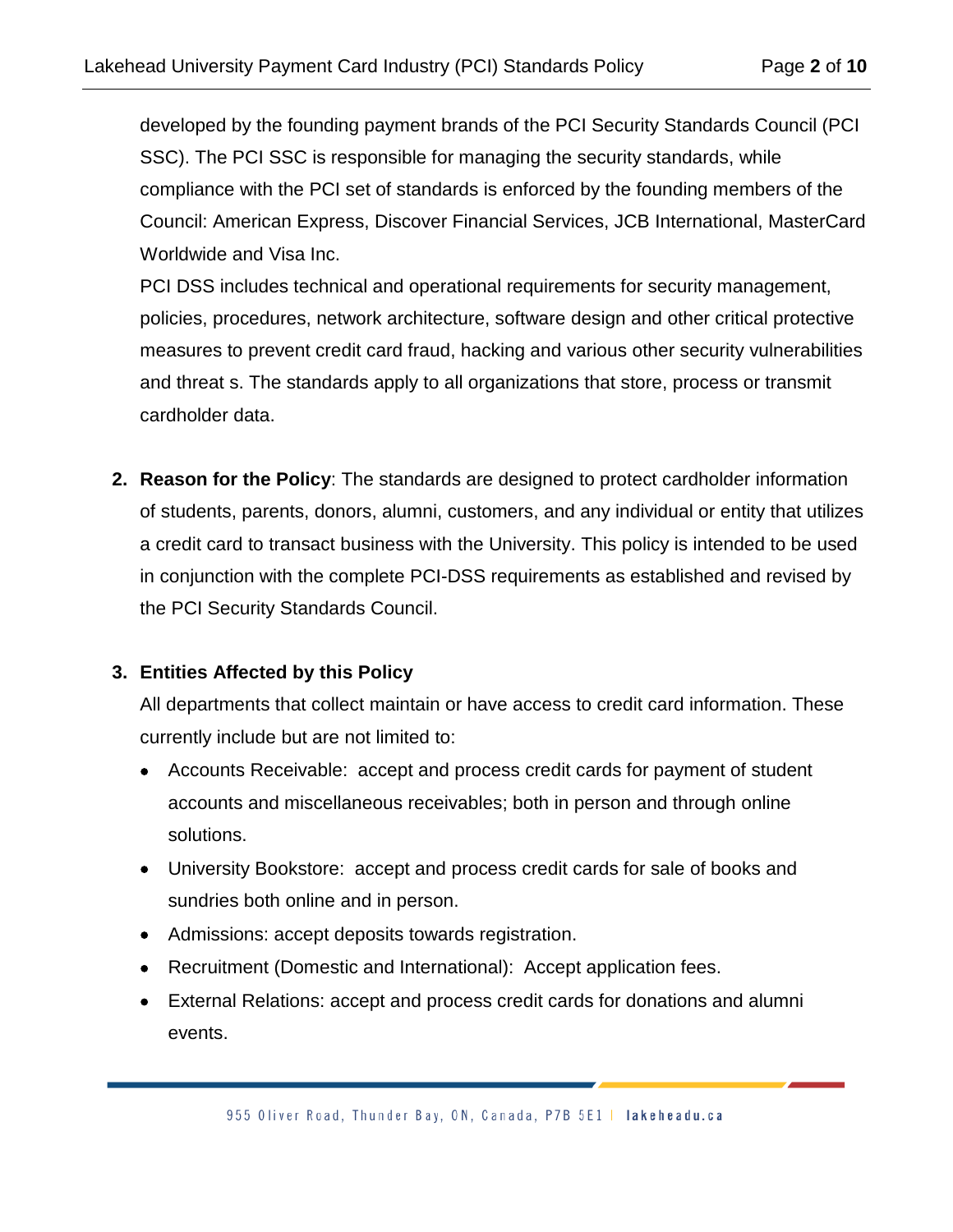- Residence and Conference Services: accept and process credit cards for deposits and room rentals.
- Parking/Security: accept and process credit cards for payment of a parking permit and infractions.
- Enrolment Services: accept and process credit cards for payment of miscellaneous service charges such as Program Change Fee, Convocation Fee, Transcript Fee, and Invigilation Fee.
- Student Health and Counselling Services: accept credit cards for payment of health services.
- Faculty of Education/Professional Development in Education. Accept deposits towards registration.
- Athletics: accept credit cards for the payment of memberships and intramural sports.

All departments managing or sponsoring events that use online payment services approved by the Manager of Accounts Receivable to collect payments through an access point that has been deemed PCI compliant by the University , even though these entities do not have access to credit card information, including:

- All departments hosting/sponsoring student activities/programs with payments through online payment service approved by the Manager of Accounts Receivable, (e.g.: Student leadership, Pre-Orientation).
- All academic departments hosting/sponsoring academic conferences/programs with payments through online payment service approved by the Manager of Accounts Receivable.
- All departments who have relationships with third party vendors that serve as access points through which Moneris, or any other payment services approved by the Manager of Accounts Receivable, are reached. These departments must confirm PCI compliance on the part of the vendor when Lakehead University's merchant accounts are not used.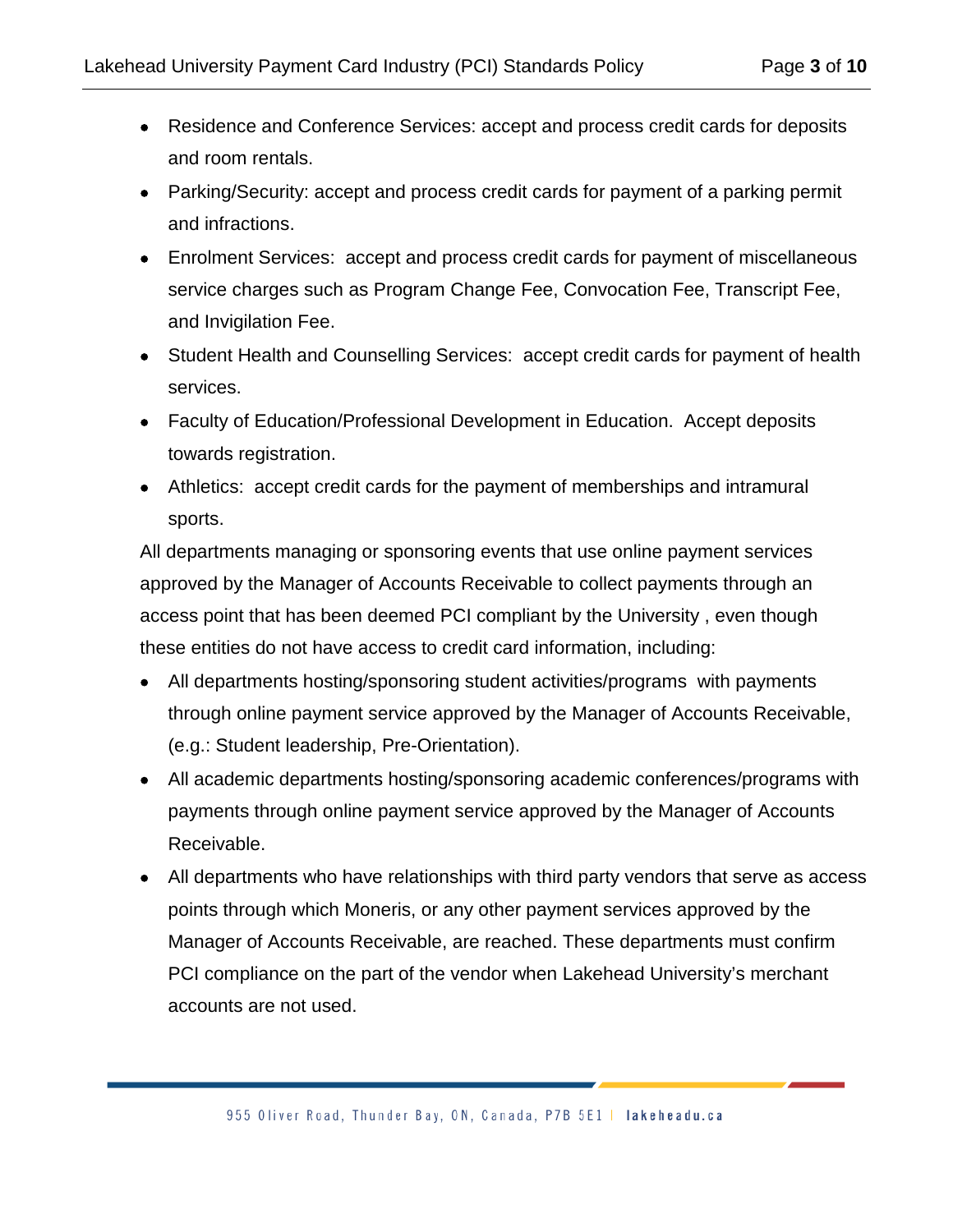- Athletic: uses Thriva for camps registration.
- **4. List of Third Party vendors that process and store credit card information for Lakehead University using University merchant accounts include, but are not limited to:**
	- Orbis: for MySuccess related transactions
	- Paypal: for MyInfo payment processing.
	- Cale Systems: Pay and Display parking meters.
	- Tomahawk Technologies: Parking tickets and parking pass sales.
	- Carleton Technologies: Bookware bookstore POS.
	- Innosoft Fusion: Athletics for seminars and memberships.

## **5. Definitions**

- PCI DSS: Payment Card Industry Data Security Standard
- Merchant Account: A relationship set up by the Manager of Treasury and Ancillary Fund Accounting between the university and a bank in order to accept credit card transactions. The merchant account is tied to a general ledger account to distribute funds appropriately to the department (owner) for which the account was set up.
- Financial Data Manager (FDM): The Associate Vice-President Financial Services for the University who has oversight responsibility for this policy. The FDM will approve appointment of the Compliance Coordinator.
- PCI Compliance Coordinator: Financial Projects Manager, who, under the direction of the FDM, will be responsible for staying abreast of changes to PCI DSS requirements, suggesting updates to the policy, coordinating training, and serving as point of contact for the University community with regard to assessment surveys or other PCI issues.
- PCI Department Coordinators: Representatives within departments who are responsible for ensuring that all departmental personnel with access to credit card data receive appropriate training, read this policy, and sign off on having read this policy. The PCI department coordinator will also be responsible for completing the annual department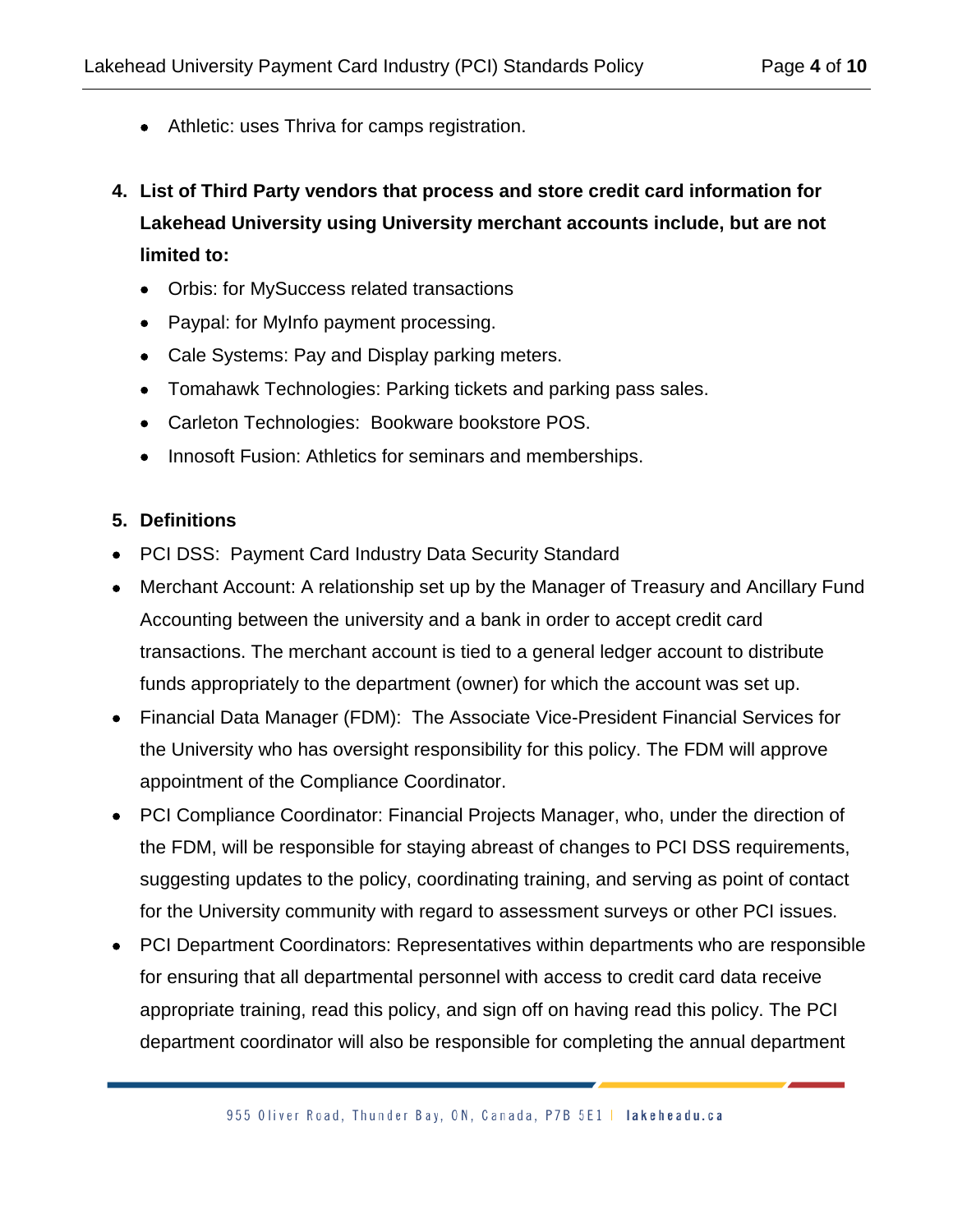survey or assessment as required. Appointments of PCI Department Coordinators must be approved by the FDM.

- Credit Card Data: Full magnetic stripe or the PAN (Primary Account Number) plus any of the following:
- Cardholder name
- Expiration date
- Service Code
- PCI Security Standards Council: The security standards council defines credentials and qualifications for assessors and vendors as well as maintaining the PCI-DSS.
- Self-Assessment: The PCI Self-Assessment Questionnaire (SAQ) is a validation tool that is primarily used by merchants to demonstrate compliance to the PCI DSS.
- PAN: Primary Account Number is the payment card number (credit or debit) that identifies the issuer and the particular cardholder account. It is also called Account Number.
- Level of Compliance: Credit card companies and financial institutions validate that vendors are rated based on their volume of transactions. The rating that a company receives determines the process that they must go through in order to be validated. There are four levels of PCI Compliance, with level 1 being the most stringent and level 4 being the least stringent. If a merchant suffers an attack that has caused account data to be compromised, the merchant level requirement goes up to level 1 automatically. Based on the number of credit card transactions processed annually across the campus (fewer than 20K per year), and the fact that the University has not experienced a breach; Lakehead University would be classified as Level 4. Lakehead University must complete an annual self-assessment questionnaire (SAQ).
- PCI DSS Version 3.0 Requirements: University policy prohibits the storing of any credit card information in an electronic format on any computer, server or database (this includes Excel spreadsheets). It further prohibits the emailing of credit card information. The following list communicates the full scope of the compliance requirements but based on the University policy that prohibits storing of credit card information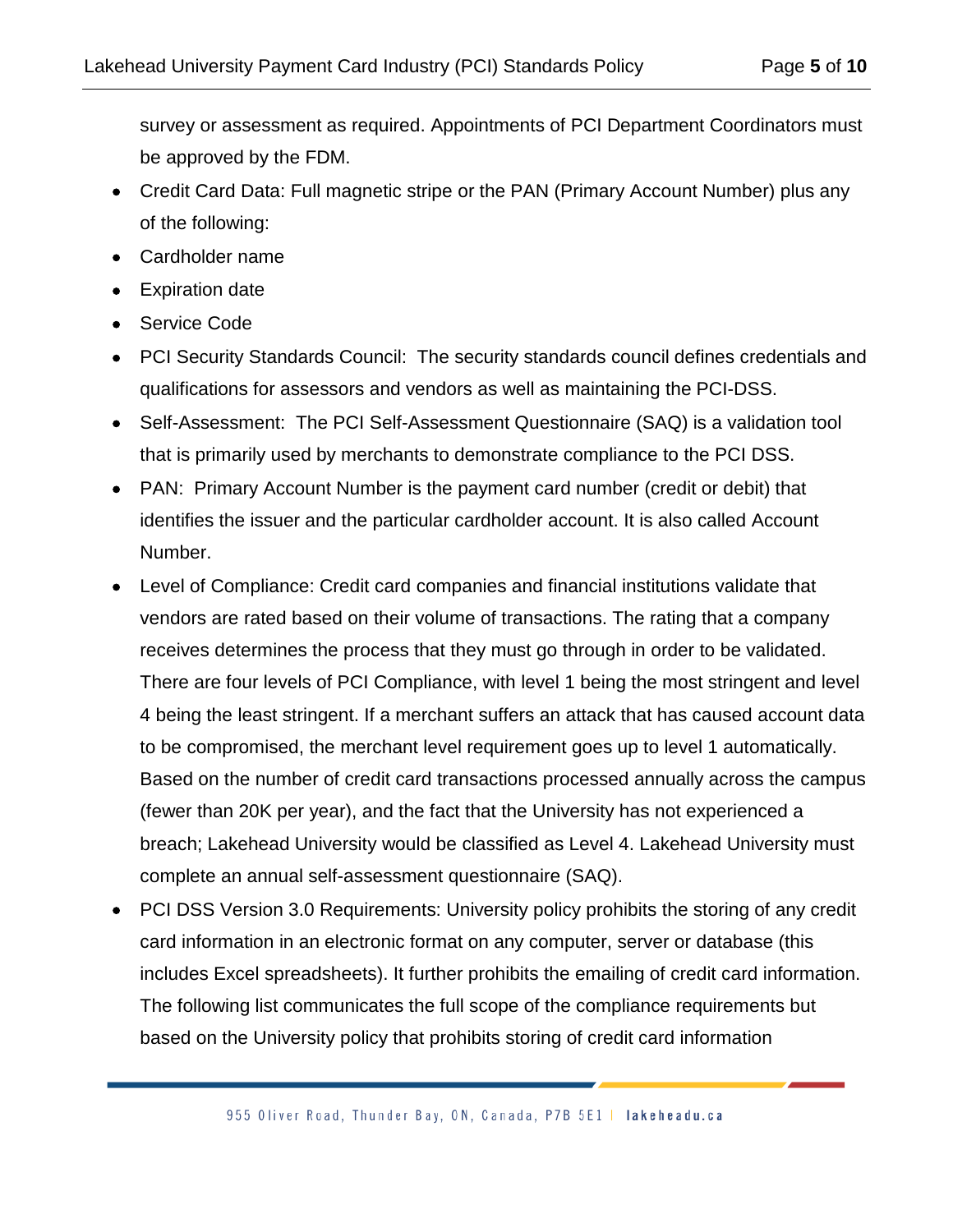electronically and Lakehead University's practice of utilizing third-party vendors for web based credit card processing, some listed requirements may not be relevant.

## **6. Compliance Goals**

| Goals                                                     | <b>PCI DSS Requirements</b>                   |
|-----------------------------------------------------------|-----------------------------------------------|
| Build and Maintain a Secure Network and<br>systems        | Install and maintain a firewall configuration |
|                                                           | to protect cardholder data                    |
|                                                           | Do not use vendor-supplied defaults for       |
|                                                           | system passwords and other security           |
|                                                           | parameters                                    |
| <b>Protect Cardholder Data</b>                            | Protect stored card holder data               |
|                                                           | Encrypt transmission of cardholder data       |
|                                                           | across open, public networks                  |
| Support a Vulnerability Management                        | Make available anti-virus software and        |
| Program                                                   | other supports to protect systems             |
| <b>Implement Strong Access Control</b><br><b>Measures</b> | Restrict access to cardholder data by         |
|                                                           | business need to know                         |
|                                                           | Identify and authenticate to system           |
|                                                           | components                                    |
|                                                           | Restrict physical access to cardholder data   |
| <b>Regularly Monitor and Test Networks</b>                | Regularly test central security systems and   |
|                                                           | processes                                     |

**7. Procedure**: Lakehead University requires compliance with PCI standards. To achieve compliance, the following requirements must be met:

## **a. General Requirements**

• Credit card merchant accounts must be approved by the Manager of Treasury and Ancillary Fund Accounting.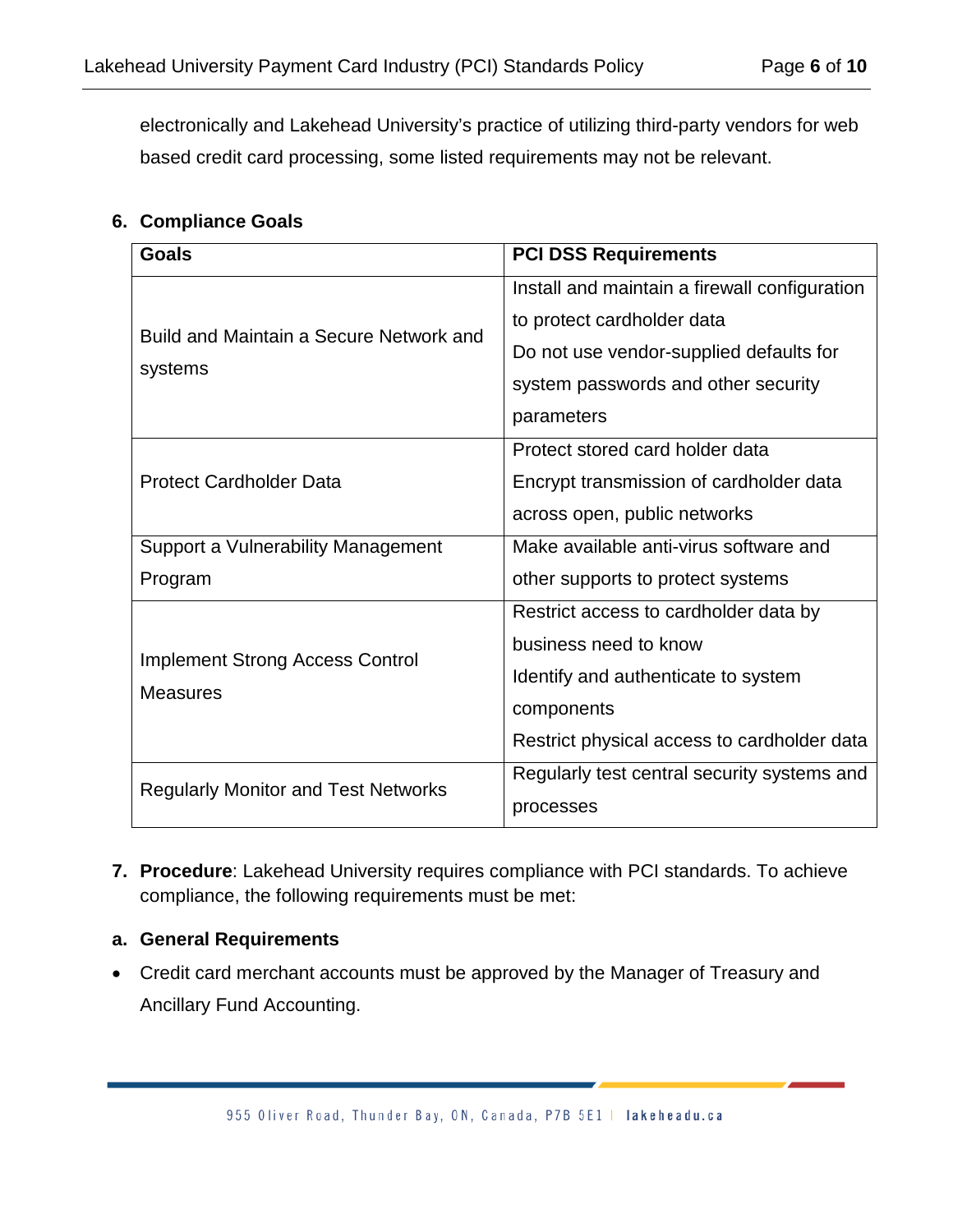- Management and employees must be familiar with and adhere to the PCI-DSS requirements of the PCI Security Standards Council.
- Any proposal for a new process (electronic or paper) related to the storage, transmission or processing of credit card data must be brought to the attention of and be approved by Financial Services.
- An inventory of card readers and card processing terminals will be maintained and updated as needed, by the PCI Compliance Coordinator.
- New employees must undergo PCI training upon hiring.
- Existing employees must undergo PCI training annually.
- Access to the cardholder data environment must be restricted to only those employees with a need to access and physical controls must be in place to protect the cardholder data environment.
- Terminals/readers must be routinely examined for evidence of tampering and any evidence brought to the attention of the PCI Compliance Coordinator.
- Management using Paypal or other Financial Services approved online payment services for event payments must ensure that all personnel within their department understand that Lakehead University prohibits anyone from accepting credit card information or processing credit card payments on behalf of the "customer".
- Employees managing/sponsoring events for which Paypal or other approved online payment services are used must confirm knowledge of and adherence to the above policy when requesting Paypal or other approved online payment service access/mailbox from Financial Services.
- Management in departments must confirm that the third party vendors through whom they are accessing Paypal or other approved online payment services are PCI compliant. Minimum compliance evidence, up to date self-assessment questionnaire (SAQ) for the vendor company.
- **b. Storage and Disposal**
- Credit card information must not be entered/stored on any electronic device including University network servers, workstations, laptops, tablets and cell phones.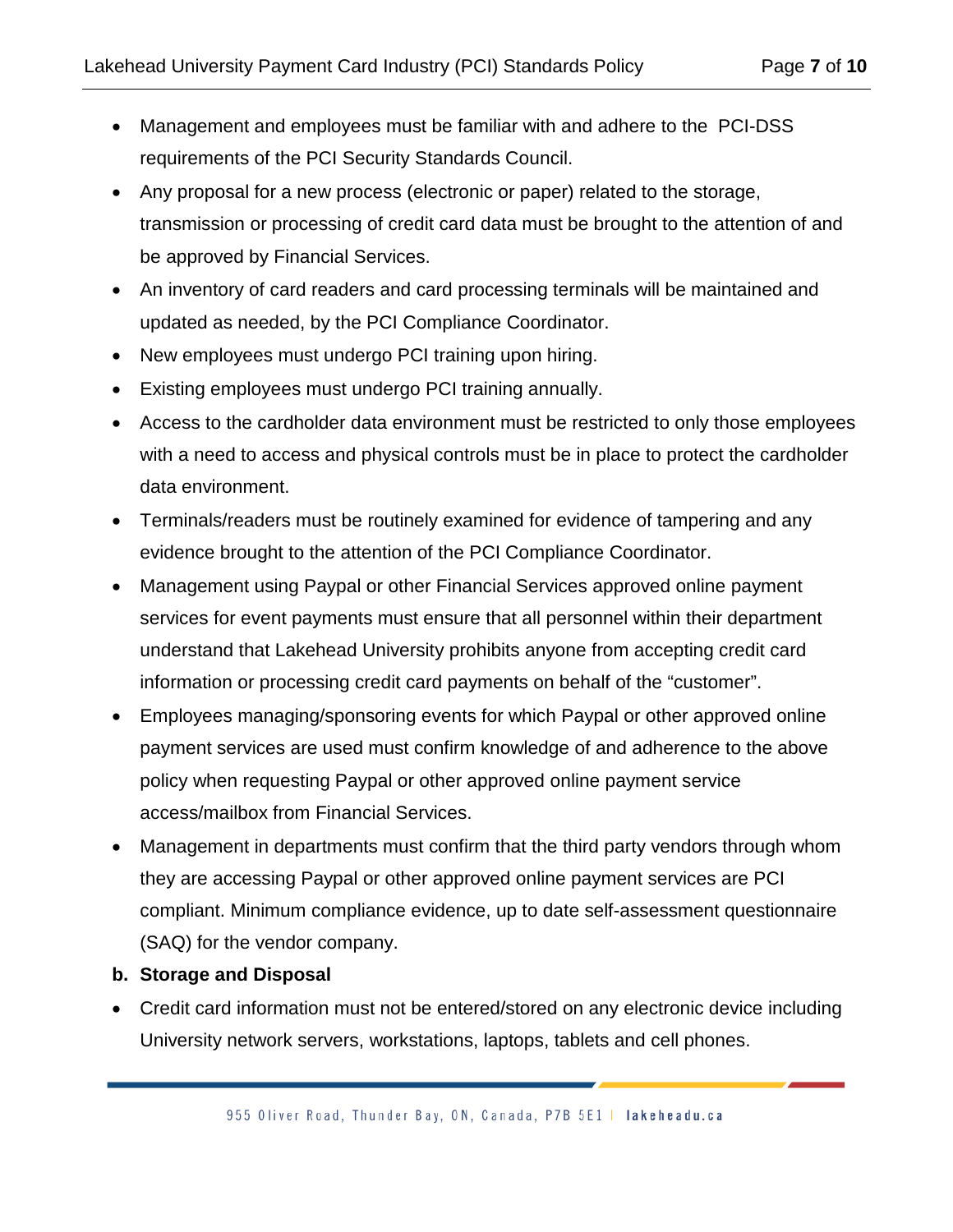- Credit card information must not be transmitted via email.
- Web payments must be processed using a PCI-compliant service provider approved by Financial Services.
- Any paper documents containing credit card information should be limited to information required to transact business, those individuals who have a business need to have access, should be in a secure location, and must be destroyed via cross-cut shredding or placement in a secure shred bin once business needs no longer require retention.
- All credit card processing machines must be programmed to print-out only the last four or first six characters of a credit card number.
- Sensitive cardholder data must be destroyed when no longer needed for reconciliation, business or legal purposes. In no instance shall this exceed 45 days and should be limited whenever possible to only 3 business days. Secured destruction must be via cross-cut shredding in house or with a third-party provider with certificate of disposal.
- Neither the full contents of any track of the magnetic stripe nor the three-digit card validation code may be stored in a database, log file, electronic document or point of sale product.

# **c. Third-Party Vendors (Processors Software Providers Payment Gateways or Other Service Providers)**

- Financial Services must approve each merchant bank or processing contract of any third-party vendor that is engaged in, or proposes to engage in, the processing or storage of transaction data on behalf of the University—regardless of the manner or duration of such activities.
- Financial Services must ensure that all third-party vendors adhere to all rules and regulations governing cardholder information security.
- Financial Services must contractually require that all third parties involved in credit card transactions meet all PCI security standards, and that they provide proof of compliance and efforts at maintaining ongoing compliance.
- Information must be maintained about which PCI-DSS requirements are managed by each third-party provider and which are managed by Financial Services.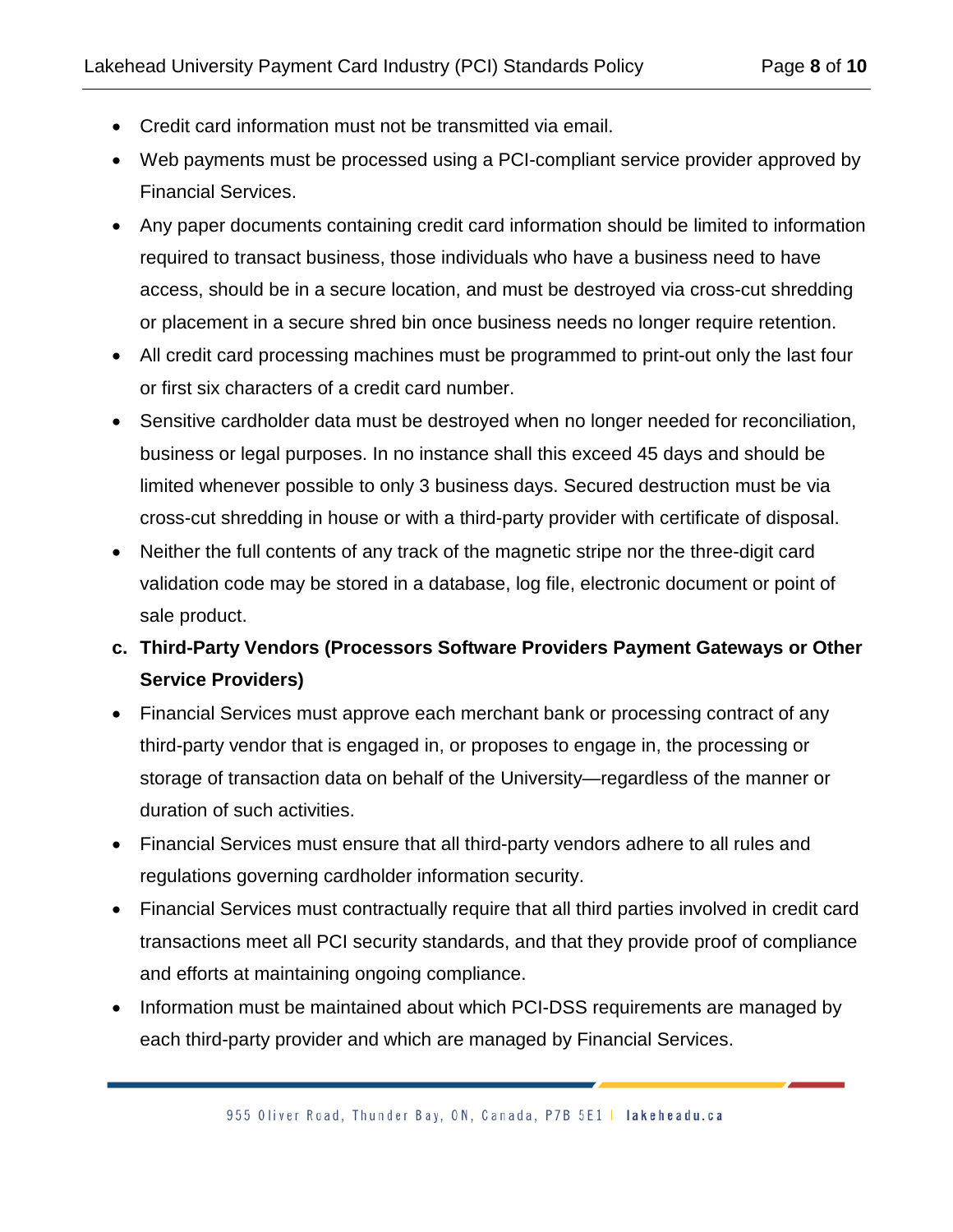## **d. Additional Requirements**

- Complete an annual self-assessment-both at the Department and University level. (Self-Assessment documents will be available for departments.) The PCI Compliance Coordinator will schedule annual assessments.
- Without adherence to the PCI-DSS standards, the University would be in a position of unnecessary reputational risk and financial liability. Merchant account holders who fail to comply are subject to:
	- o Any fines imposed by the payment card industry
	- o Any additional monetary costs associated with remediation, assessment, forensic analysis or legal fees
	- o Suspension of the merchant account
- Self-Assessment
	- o The PCI Compliance Coordinator will notify each Department ahead of the time-line to complete and submit the annual [departmental](https://www.pcisecuritystandards.org/saq/instructions_dss.shtml#navigating) assessment. This assessment is the responsibility of the PCI Department Coordinator.
	- o The PCI-DSS Self-Assessment Questionnaire must be completed at the University level by the merchant account owner annually and anytime a credit card related system or process changes.
- Training
	- o Annual employee training programs must be offered to train employees on PCI DSS and the importance of compliance. This will be made available by the Financial Data Manager and coordinated by the PCI Compliance Coordinator. PCI Department Coordinators must ensure that employees with access to card data within their departments take part in annual PCI training and that all new employees within these departments take part in PCI training upon hiring.

# **8. Responsible Organization/Party**:

The AVP Financial Services has the responsibility for notifying the applicable Department Heads and Data Managers about changes to the policy. S/he will be assisted by the CIO, and